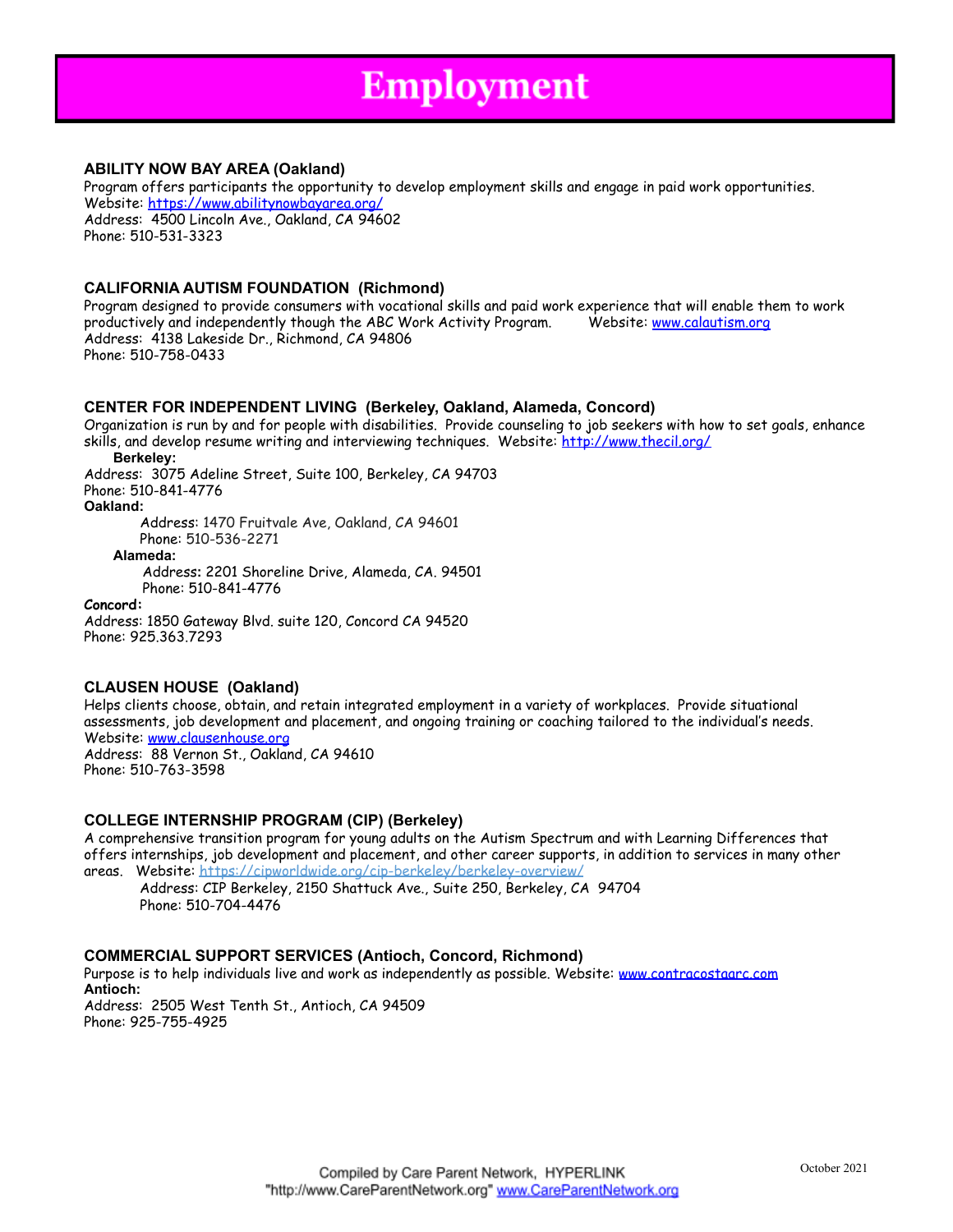## **Employment**

## **COMMERCIAL SUPPORT SERVICES (Antioch, Concord, Richmond)** *cont'd*

**Concord:**

Address: 185 Mason Circle, Suite F, Concord, CA 94520 Phone: 925-825-5665

**Richmond:**

Address: 1420 Regatta Blvd., Richmond, CA 94804 Phone: 510-233-7303

## **COMMUNITY INTEGRATED SUPPORT SERVICES (CISS) (Antioch, Brentwood)**

Program goal is to build self-esteem and skill development for those people who are ready to develop the responsibility of working a paid position. Website: [www.cissinc.org](http://www.cissinc.org)

**Antioch:**

Address: 1600 A Street, Antioch, CA 94509 Phone: 925-777-0696

**Brentwood:**

Address: 151 Sand Creek Road, Suite F, Brentwood, CA 94513 Phone: 925-420-6683

## **COMMUNITY INTEGRATED WORK PROGRAM (C.I.W.P.) (Antioch)**

Provides training on a lifestyle that includes paid work, full use of community resources, attainment of the necessary skills to develop and maintain the social relationships which make life meaning and the development of a strong and confident personality. Website: www.ciwp.org **Antioch: 925.778.2905 [antioch@ciwp.org](mailto:antioch@ciwp.org)**

## **CREATIVE GROWTH ART CENTER (Oakland)**

Serve adults artists with developmental and physical disabilities, providing a stimulating environment for artistic instruction, gallery promotion and personal growth. Website: [www.creativegrowth.org](http://www.creativegrowth.org) Address:  $355$  24th St., Oakland, CA 94612 Phone: 510-836-2340

## **CALIFORNIA DEPARTMENT OF REHABILITATION (DOR) (Concord, Antioch, Richmond)**

Provides individualized employment services and programs including counseling, career assessment and training, assistive technology and accommodations, and supported employment. Youth Services department serves students, youth, and young adults with job exploration, counseling, work readiness and other transition related services. Website: [www.dor.ca.gov](http://www.dor.ca.gov)

**Antioch –** 3656 Delta Fair Blvd., Antioch, CA 94509 Phone: (925) 754-7700 **Richmond –** 1003 W. Cutting Blvd., Ste. 100, Richmond, CA 94804 Phone: (510) 232-7062 TTY: (844) 729-2800

## **EAST BAY WORKS (Alameda County, Contra Costa County, City of Oakland, City of Richmond)**

Program aligned with federal and state mandates (WIOA) designed to provide individualized career services including case management, career exploration, work-based learning opportunities (paid and unpaid), internships, vocational skill building and training, and supportive services that will enable youth and adults to work productively and independently in the community. Website: [www.eastbayworks.com](http://www.eastbayworks.com)

**Concord AJCC (America's Job Center of California**) Website: http://www.eastbayworks.com Address: 4071 Port Chicago Highway, Concord, CA 94520 Phone: 925- 671-4500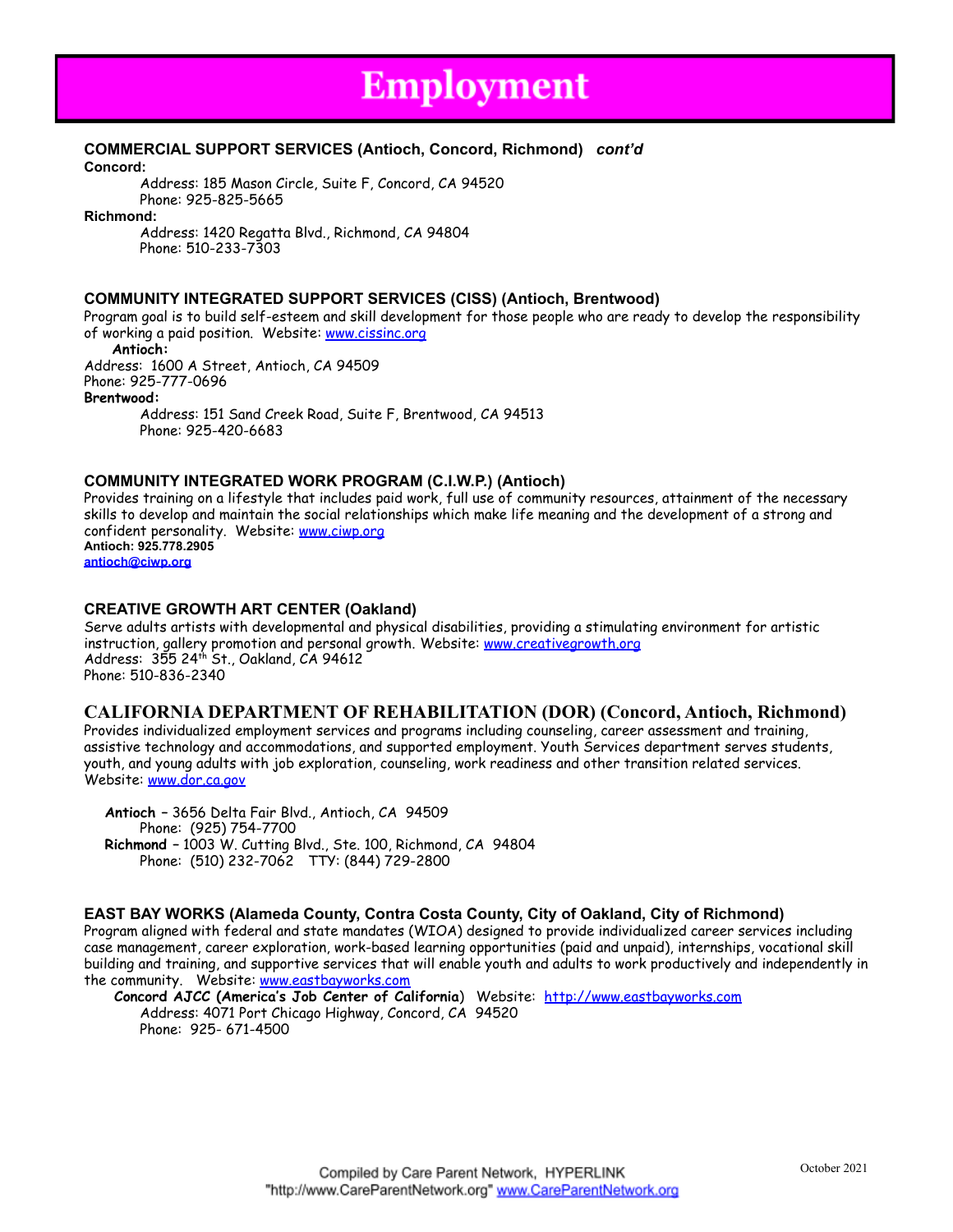## **Employment**

### **Lao Family Community Development** Website: [http://www.lfcd.org](http://www.lfcd.org/)

Address: 1865 Rumrill, Suite B, San Pablo, CA 94806 Phone: 510.215.1220

**Richmond YouthWORKS AJCC** Website: <https://www.ci.richmond.ca.us/662/YouthWORKS> Address: 330 25<sup>th</sup> St., Richmond, CA 94804

Phone: 510-412-2044<br>RichmondWORKS AJCC Website: <http://www.ci.richmond.ca.us/661/RichmondWORKS> Address: 330 25<sup>th</sup> St., Richmond, CA 94804

Phone: 510-307-8014 Fax: 510-307-8061

## **FOOTHILL COLLEGE: Transition to Work Program (Los Altos Hills)**

The Transition to Work Program is a 12-month vocational program designed for people with disabilities who can function independently on a college campus but may not have the ability to succeed in a traditional college classroom. All TTW classes are taught by Foothill College faculty. Website:<https://foothill.edu/drc/ttw.php> Address: 12345 El Monte Rd., Los Altos Hills, CA 94022 Phone: 650.949.7777 Email: [ttw@fhda.edu](mailto:ttw@fhda.edu)

## **FUTURES EXPLORED (Concord)**

Provides an intensive interview and appropriate job search process to motivated and capable individuals in order to obtain and maintain employment. Provide programs in advanced vocational training/job readiness, vocation training and social adjustment, mobility training service, and supported employment. Website: [www.futures-explored.org](http://www.futures-explored.org)

Address: 2150 John Glenn Drive, Suite 300Concord, CA 94520

Phone: (925) 332-7183

## **NIAD CENTER FOR ART AND DISABILITIES (Richmond)**

The National Institute of Art and Disabilities is an innovative visual arts center serving adults with developmental and physical disabilities. Provide a professional art gallery and other exhibition opportunities for consumers' work. Website: [www.niadart.org](http://www.niadart.org)

Address: 551 23rd Street, Richmond, CA 94804 Phone: 510-620-0290

## **POMEROY RECREATION & REHABILITATION CENTER (San Francisco)**

Explore your career interests, and access to all appropriate services and support you'll need to fulfill your dreams of employment or volunteer work. These include training, resume preparation, job search support, peer counseling, on-the-job coaching, and more.

Web site: [www.prrcsf.org/vocational-programs](http://www.prrcsf.org/vocational-programs)

Address: 207 Skyline Blvd. (Herbst Road), San Francisco, CA 94132 Phone: 415-665-4100

## **RUBICON PROGRAMS, INC. (Richmond, Oakland, Berkeley, Concord)**

Provides a broad array of job training, career development, job placement, and retention programs including economic empowerment, one-stop career centers and mental health and wellness. Website: [www.rubiconprograms.org](http://www.rubiconprograms.org)

**Richmond (General Inquiries):**

Address: 2500 Bissell Ave., Richmond, CA 94804 Phone: 510-235-1516

**Richmond (Economic Empowerment):**

Address: 101 Broadway, Richmond, CA 94804

Phone: 510-412-1725 **Oakland (Economic Empowerment):**

Address: 2464 East 15<sup>th</sup> Street. Oakland, CA 94601

Phone: 510-470-9911

**Concord**

Address: 4071 Port Chicago Hwy, suite 250, Concord CA 94520 Phone: 925.671.4500

## **SOCIAL VOCATIONAL SERVICES (SVS) (Antioch)**

Provides training and support to live and work in the community successfully. SVS is able to meet the needs of clients with a broad range of needs. Serves clients ages 18 to 65 years of age.